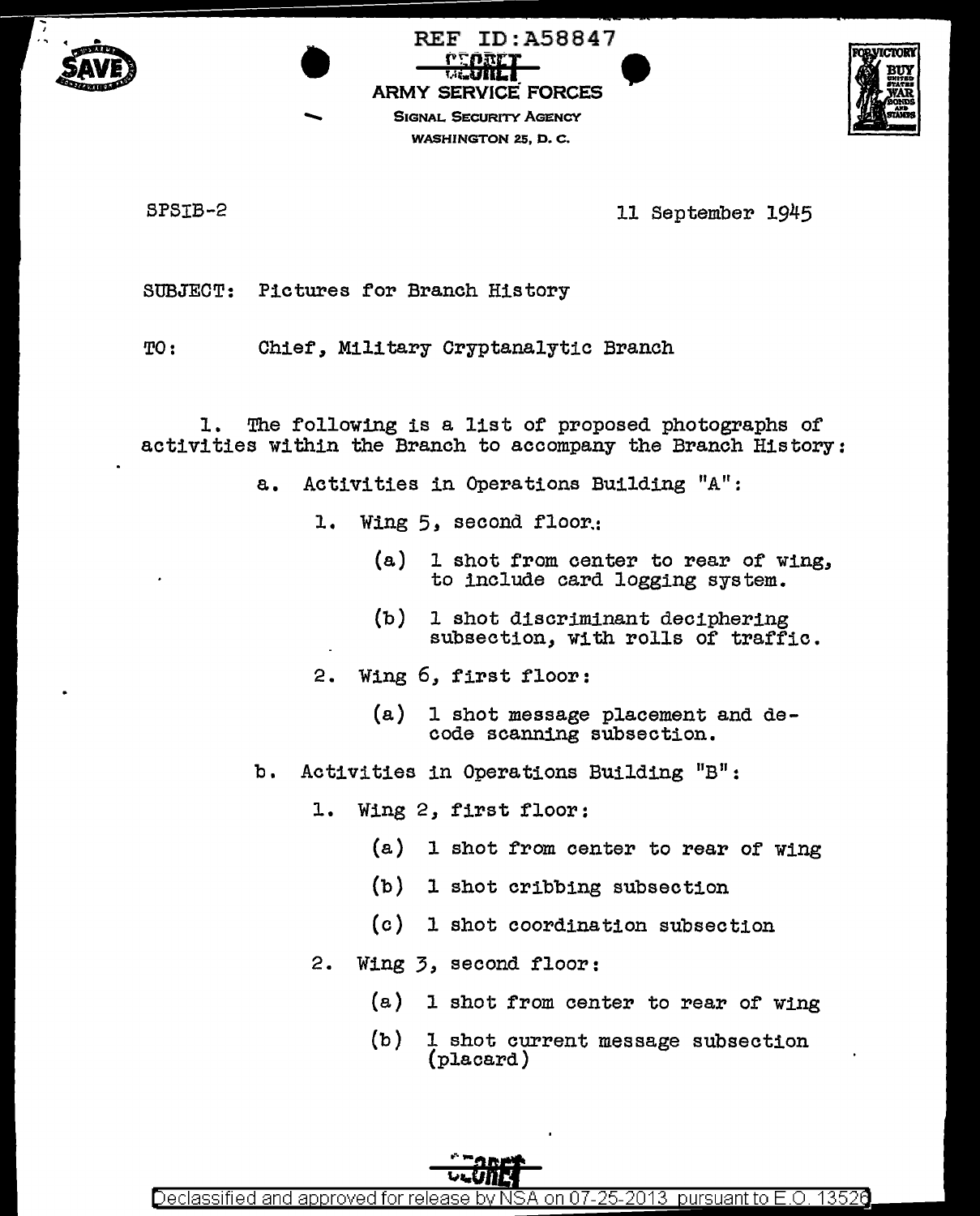

(SPSIB-2 11 September 1945) cont'd

 $\ddot{\phantom{a}}$ 

- (c) 1 shot Hona subsection (placard)
- (d) 1 shot editing subsection (placard)
- 3. Wing 4, second floor:
	- $(a)$  1 shot from front to rear of wing
	- (b) l shot reading subsection
	- (c) 1 shot coordinate reconstruction subsection
- 4. Wing 5, second floor:
	- $(a)$ 1 shot from front to rear of wing
	- (b) l shot square reconstruction subsection
	- $(c)$ <sup>l</sup>shot hard-copy cutting and sorting unit
	- (d) 1 shot isolog subsection (placard)
	- (e) l shot message service subsection with bar and runs (placard)
	- (f) 1 shot message index subsection (placard)
	- (g) 1 shot Dr. Reed with "Baby Camel" (placard)
	- $(h)$ l shot Army and Navy liaison officers
	- *(i)*  1 shot Dr. Erskine and C.I. subsection
- 5. Wing 6, second floor:
	- (a) 1 shot from front to rear of' wing
	- (b) 1 shot deciphering machine (placard)
	- (c) 1 shot hand decoding unit
	- (d) 1 shot traffic filing *unit*

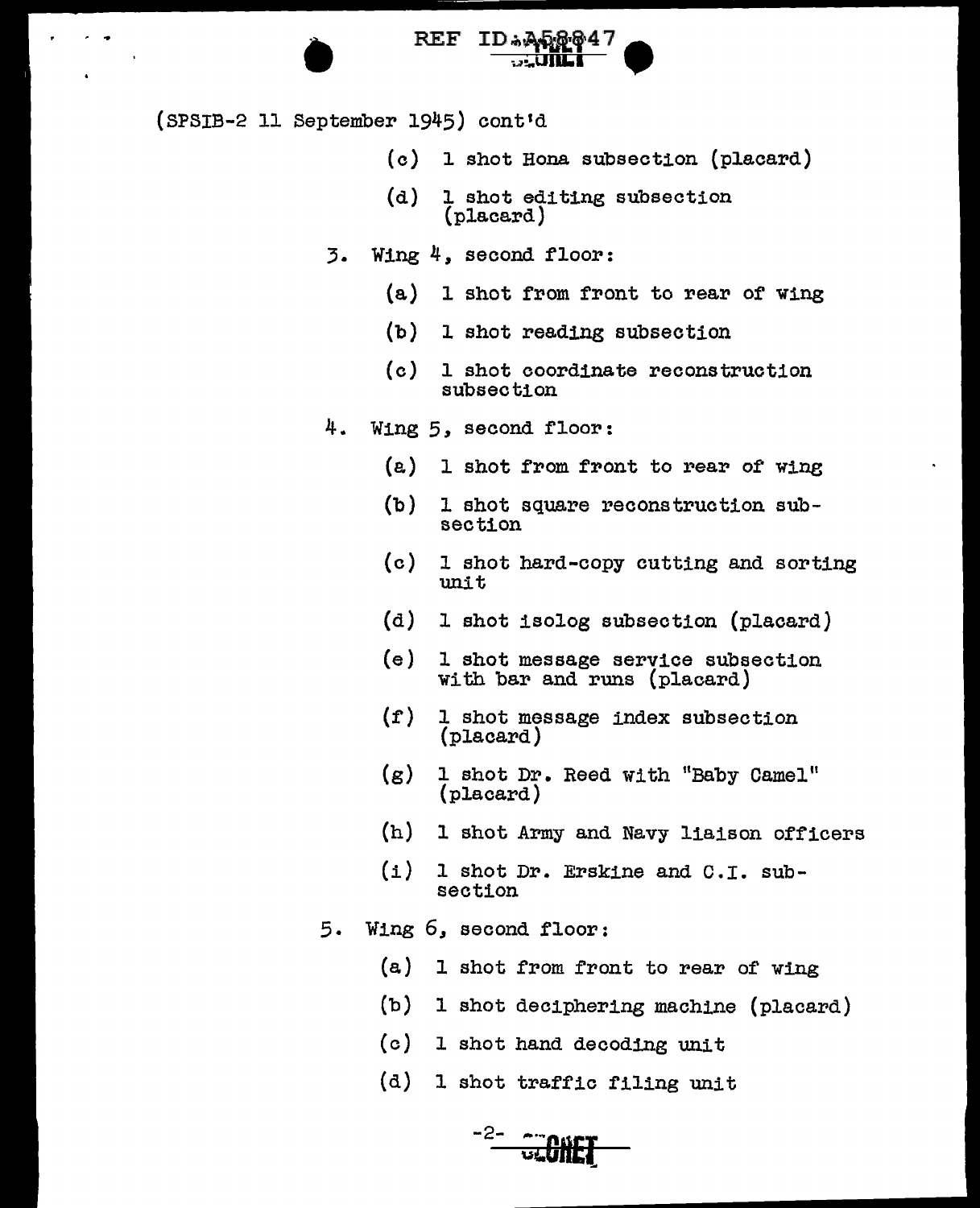$fB-1$  bbl.

 $(SPSIB-2 11 September 1945) cont'd$ 

. .\_

- 6. Headhouses, second floor:
	- (e.) 1 shot Lt. Farnsworth at field telephone. Room 2051

REF ID: A58847

- (b) 1 shot Lt. Schuman with channel boards. Room 2047
- (c) 1 shot documents unit. Room 2042 (placards)
- (d) l shot typing pool and message center. Room 2050
- (e) 1 shot Lt. Lilly with captured materials (to include 2 canvas cases for transporting such -materials). Room 2062
- (f) 1 shot of 6 people of research staff, (to include John Hurt) to to taken outside "B" building.

C. C. SWEARS<br>Major, Signal Corps Military Cryptanalytic Brench

SPSIB (11 September 1945) 1st Ind

Signal Security Agency, Washington 25, D. C., 11 September 1945

TO: Chief, D Branch

Forwarded.

H. CERECEDO

Major, Signal Corps Executive Officer, l.lilitary Cr3ptanalytic Branch

-3-